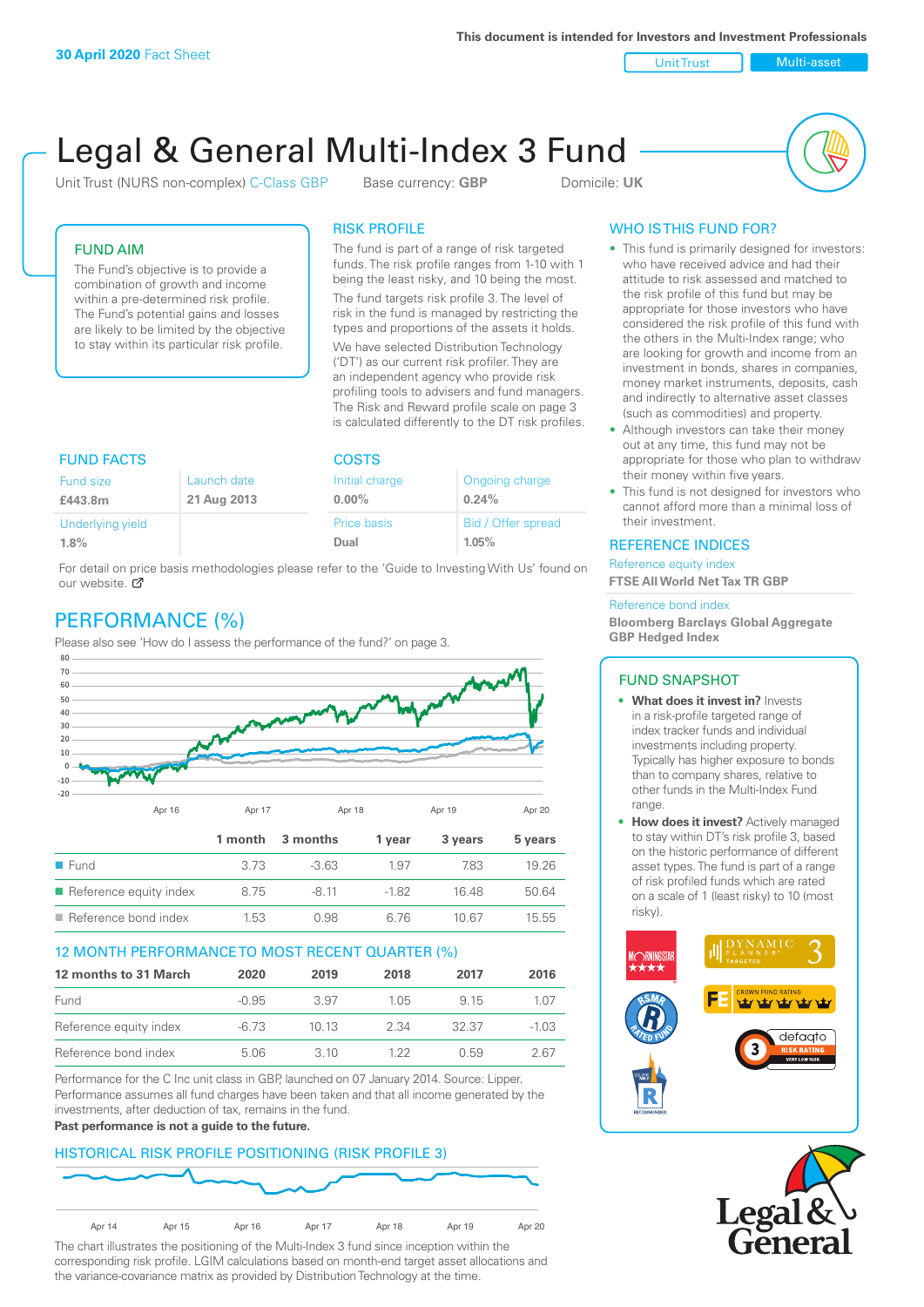# Legal & General Multi-Index 3 Fund

Unit Trust (NURS non-complex) C-Class GBP

# PORTFOLIO BREAKDOWN

All data source LGIM unless otherwise stated. Totals may not sum due to rounding.





#### FUND MANAGERS

The fund managers have responsibility for managing the multi-index fund range. They are part of the Multi-Asset Funds (MAF) team in LGIM. This team focuses on designing and managing multi-asset funds that are tailored to match the specific objectives of various client types. The team sits within a wider Asset Allocation team which combines both depth of experience with a broad range of expertise from different fields, including fund management, investment consulting and risk management roles.

# TOP 10 HOLDINGS (%)

| <b>LGIM GBP Liquidity Fund Plus</b>                    | 12.8 |
|--------------------------------------------------------|------|
| L&G Sterling Corporate Bond Index Fund                 | 11.3 |
| L&G All Stocks Gilt Index Trust                        | 10.3 |
| L&G Global Inflation Linked Bond Index Fund            | 9.9  |
| <b>LGIM Global Corporate Bond Fund</b>                 | 8.7  |
| L&G Short Dated Sterling Corporate Bond Index Fund     | 5.4  |
| L&G Emerging Markets Government Bond (US\$) Index Fund | 4.6  |
| L&G UK Index Trust                                     | 4.3  |
| L&G US Index Trust                                     | 4.0  |
| L&G High Income Trust                                  | 3.6  |

**Important:** Due to exceptional market conditions, spreads are currently volatile and may be higher than indicated. To see the latest spread visit www. legalandgeneral.com/chargesandfees